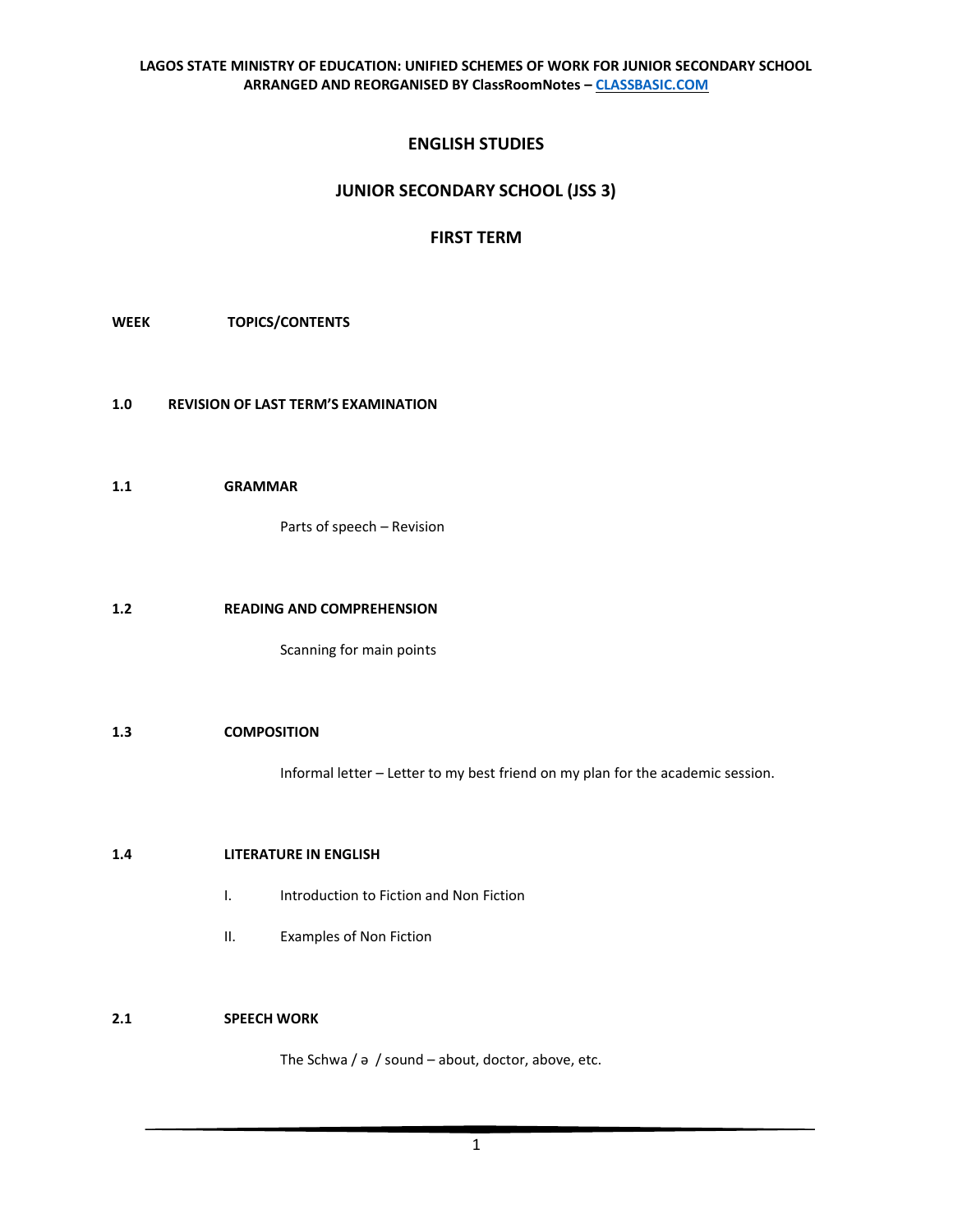# **2.2 GRAMMAR**

Expressing/Describing Emotions (Verb + Preposition)

#### **2.3 READING AND COMPREHENSION**

Skimming for Specific Information

## **2.4 COMPOSITION**

Writing to a pen – pal

#### **2.5 LITERATURE IN ENGLISH**

- I. Poetry Analysis
- II. Use the recommended text on prose.

#### **3.1 SPEECH WORK**

Stress and Intonation continued.

#### **3.2 GRAMMAR**

Adverbs of Frequency – (often, always, occasionally).

## **3.3 READING AND COMPREHENSION**

Reading to cultivate the skill of referencing.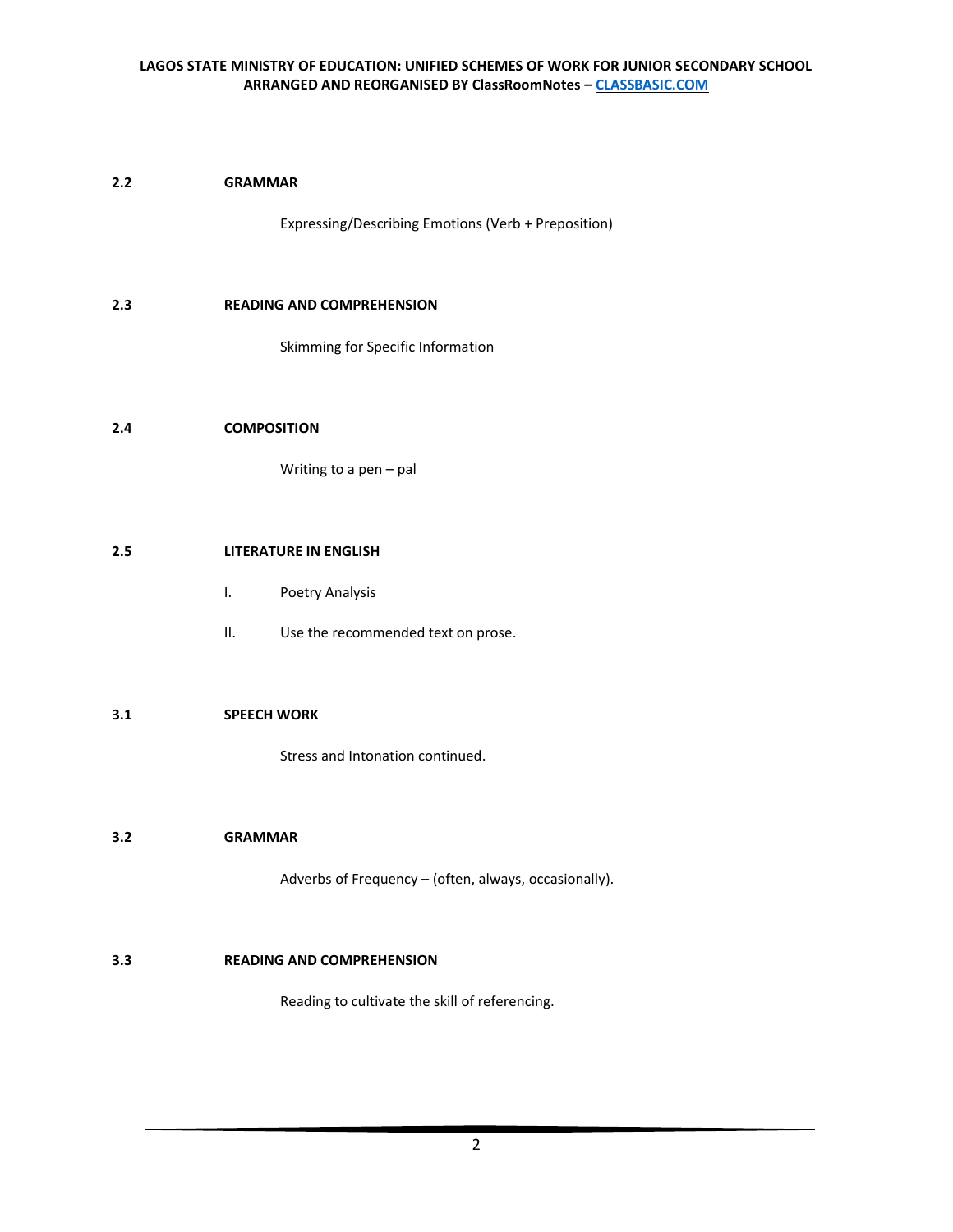## **3.4 COMPOSITION**

Write a story on the topic – All that glitters is not gold

#### **3.5 LITERATURE IN ENGLISH**

- I. Use the recommended text on prose
- II. Characterization, Theme, Plot in the prose text

#### **4.1 SPEECH WORK**

Consonants / 3/ and / d3 / - leisure/ledger and garage/large.

#### **4.2 GRAMMAR**

Changing positive statements to negative statements using 'not'.

#### **4.3 READING AND COMPREHENSION**

Practice scanning, skimming and normal rate reading.

#### **4.4 COMPOSITION**

How to care for a motor vehicle.

#### **4.5 LITERATURE IN ENGLISH**

- I. Comprehensive study of the prose text.
- II. Introduction the rhyme scheme.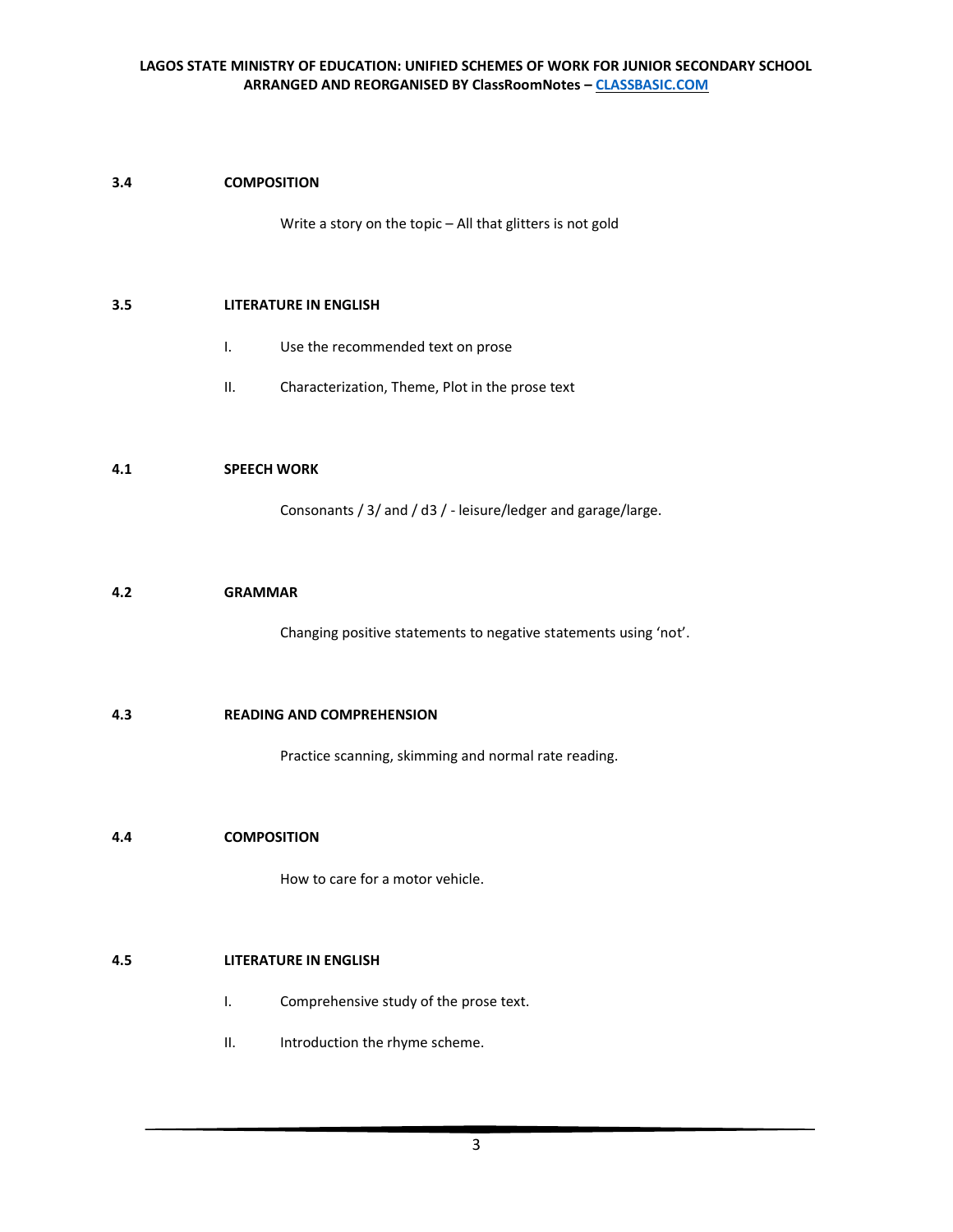## **5.1 SPEECH WORK**

Contrast consonants / d /, / ð /, /  $\theta$  / and / z /  $-$  advert, father, loathe and zip.

#### **5.2 GRAMMAR**

Modal Forms – will, can, could, may, that's Direct and Indirect Forms of Modals.

## **5.3 READING AND COMPREHENSION**

- I. Reading to differentiate between facts and opinions.
- II. Vocabulary Development Tourism

#### **5.4 COMPOSITION**

Distinguish between the Features of Formal and Informal Letters.

#### **5.5 LITERATURE IN ENGLISH**

- I. Use the recommended drama text
- II. Study the different types of rhyme scheme.

## **6.1 SPEECH WORK**

Contrast between / 3: / and / ɔ: /

## **6.2 GRAMMAR**

Adjectives and Adverbs Expressing Willingness/Unwillingness using Modal Verbs +

Adverbials.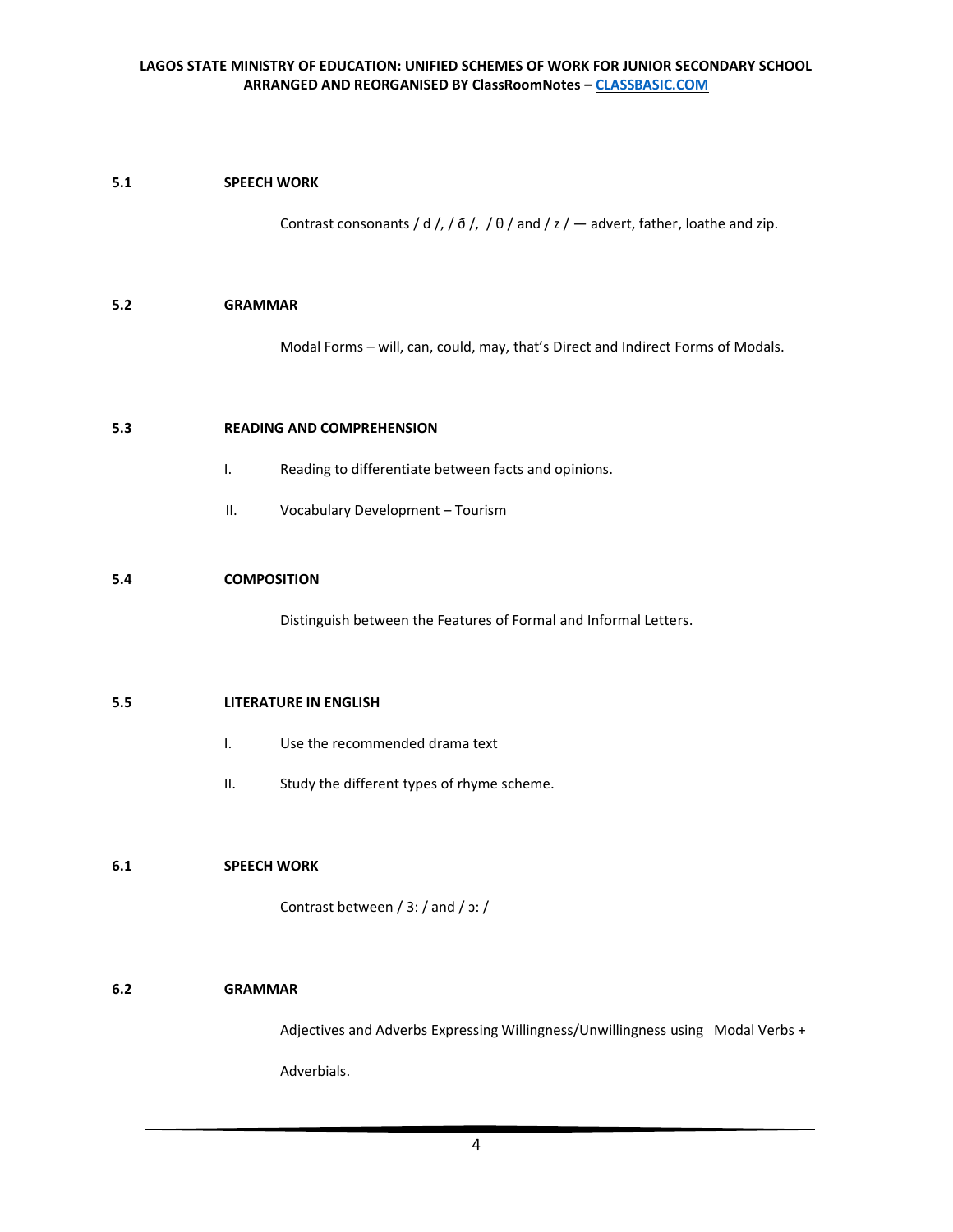## **6.3 READING AND COMPREHENSION**

Reading to make deductions from a selected passage.

#### **6.4 LITERATURE IN ENGLISH**

- I. Use the recommended drama text.
- II. Characterization, Diction, setting and plot in the recommended drama text.

#### **7.1 SPEECH WORK**

Consonants / s /, /  $\int$  / and / t $\int$  /  $-$  ceiling, short, machine and cheque.

#### **7.2 GRAMMAR**

Adverbs of place and manner

## **7.3 READING AND COMPREHENSION**

Refer to week 5

#### **7.4 COMPOSITION**

Debate – Corruption is worse than armed robbery

#### **7.5 LITERATURE IN ENGLISH**

- I. More on Rhyme Schemes.
- II. Identification of Costumes and Props in the Drama text.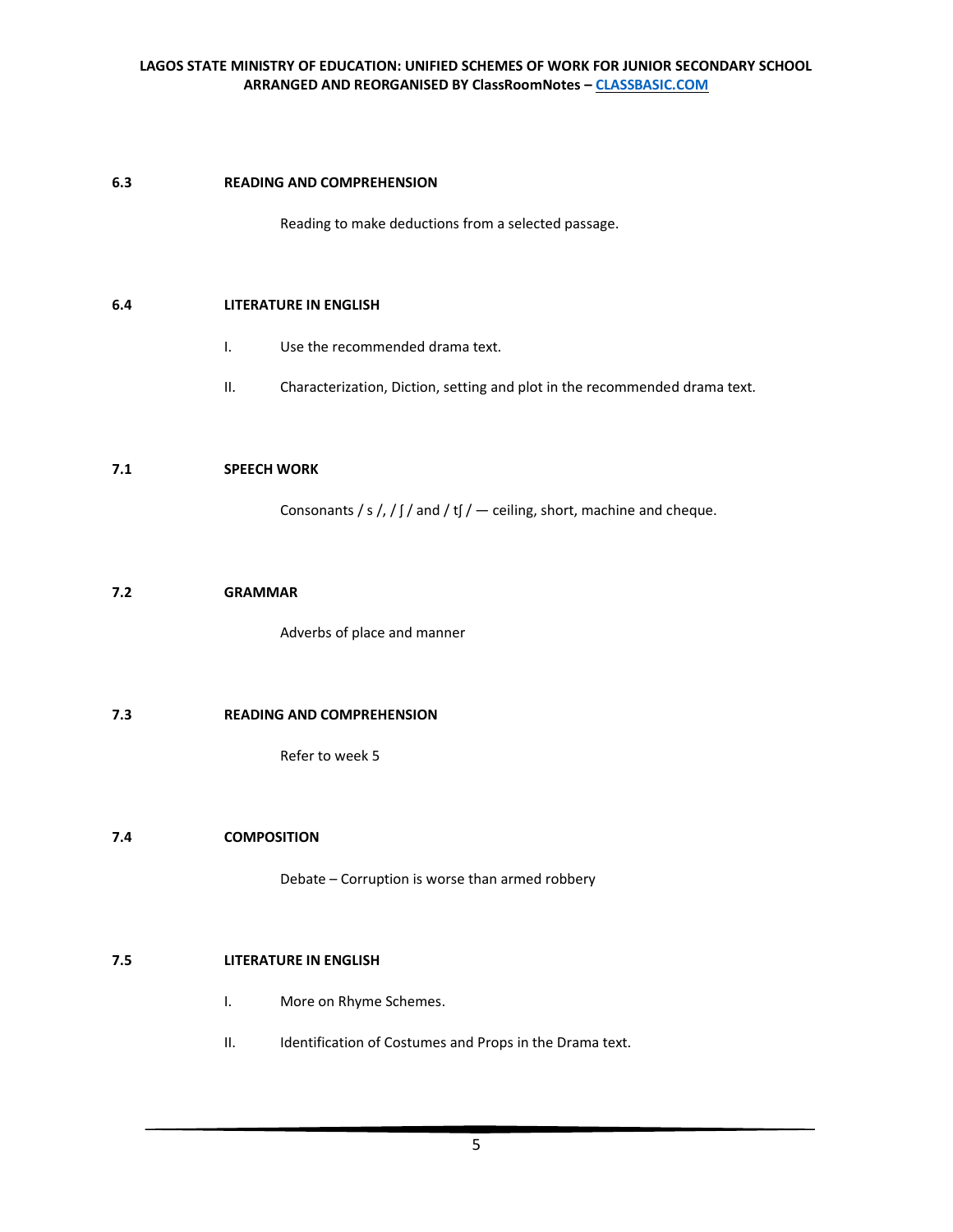#### **8.1 SPEECH WORK**

Consonants /  $\int \int$  and / t $\int$  / — sheep/chip and fish/pitch.

#### **8.2 GRAMMAR**

Idiomatic Expressions.

## **8.3 READING AND COMPREHENSION**

Refer to week 6

#### **8.4 COMPOSITION**

Descriptive Essay – My Favorite Subject

#### **8.5 LITERATURE IN ENGLISH**

- I. Questions on the prose text
- II. Questions on the drama text.

## **9.1 SPEECH WORK**

Consonants / w / and / j /

#### **9.2 GRAMMAR**

Adverbs of Cause or Reason – so that, in order, so as.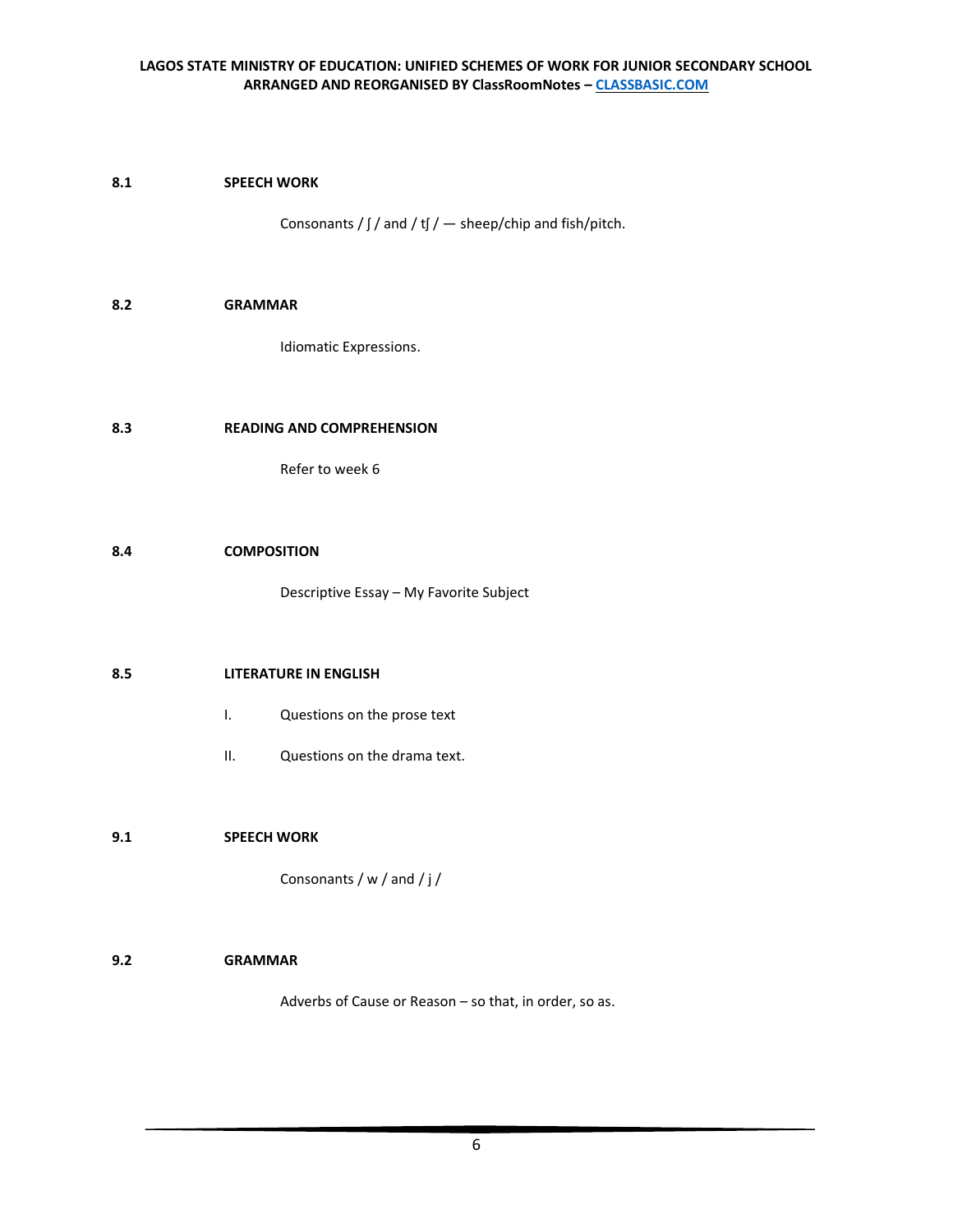## **9.3 READING AND COMPREHENSION**

Identification of the topic sentence a given passage.

## **9.4 COMPOSITION**

Debate – child trafficking is worse than stealing.

## **9.5 LITERATURE IN ENGLISH**

- I. Review of the prose text.
- II. Review of the drama text.

## **10. REVIEW**

## **11. – 12. EXAMINATION**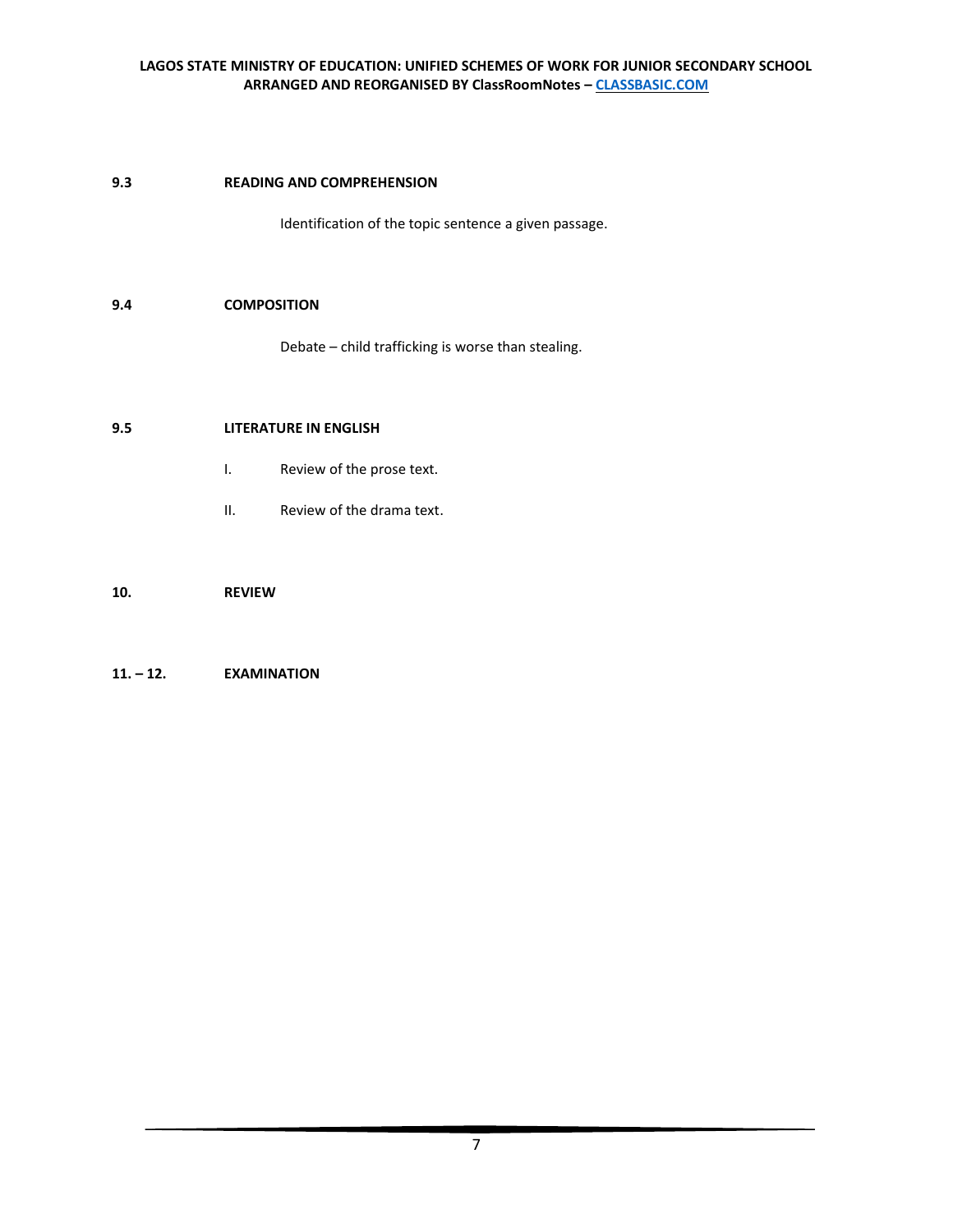# **ENGLISH STUDIES**

# **JUNIOR SECONDARY SCHOOL (JSS 3)**

# **SECOND TERM**

**WEEK TOPICS/CONTENTS**

**1.0 REVISION OF LAST TERM'S EXAMINATION QUESTIONS**

## **1.1 SPEECH WORK**

Consonants / t / and /  $0$  /  $-$  tin/thin and tick/thick.

## **1.2 GRAMMAR**

Expressing exception using except, except for, but, apart from.

#### **1.3 READING AND COMPREHENSION**

Reading for Critical Evaluation.

## **1.4 COMPOSITION**

More on writing to a Pen – Pal

## **1.5 LITERATURE IN ENGLISH**

- I. Review the features of folktales
- II. Discuss some folktales.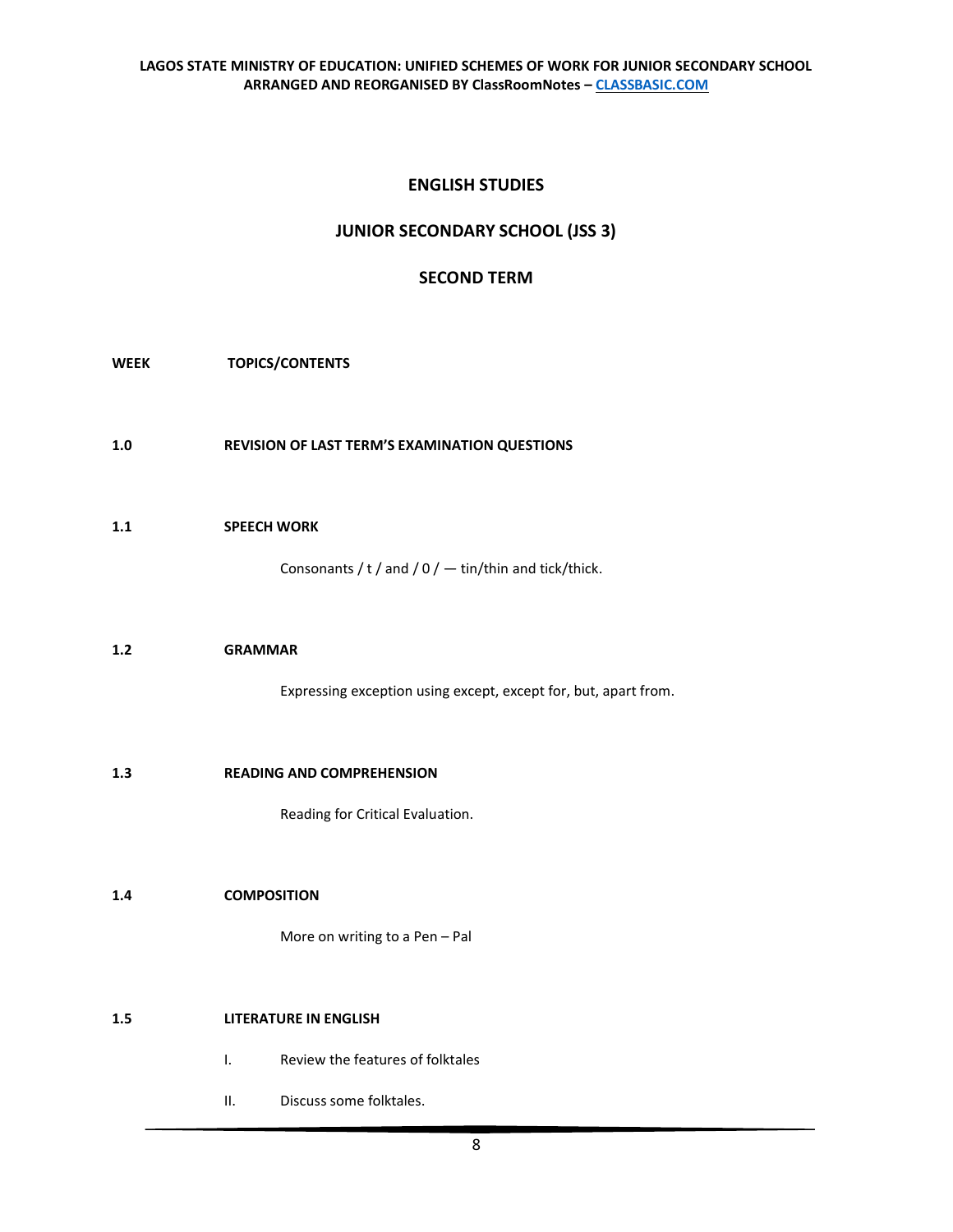## **2.1 SPEECH WORK**

Consonants contrast / t / and / s /  $-$  tailor/summer, pit/mouse, pat/ pass.

#### **2.2 GRAMMAR**

Prepositions which express relations with people (with, for, against)

#### **2.3 LISTENING COMPREHENSION**

Listening for implied meanings

#### **2.4 COMPOSITION**

The School Prize – Giving Day.

#### **3.5 LITERATURE IN ENGLISH**

- I. Poetry Write a short poem on The lonely child
- II. Write a short story on How the tortoise got the pattern on his shell

## **3.1 SPEECH WORK**

Contrast consonants /  $\int$  / and / 3 /  $-$  mission/pleasure and vision/measure.

## **3.2 GRAMMAR**

The Simple Sentence.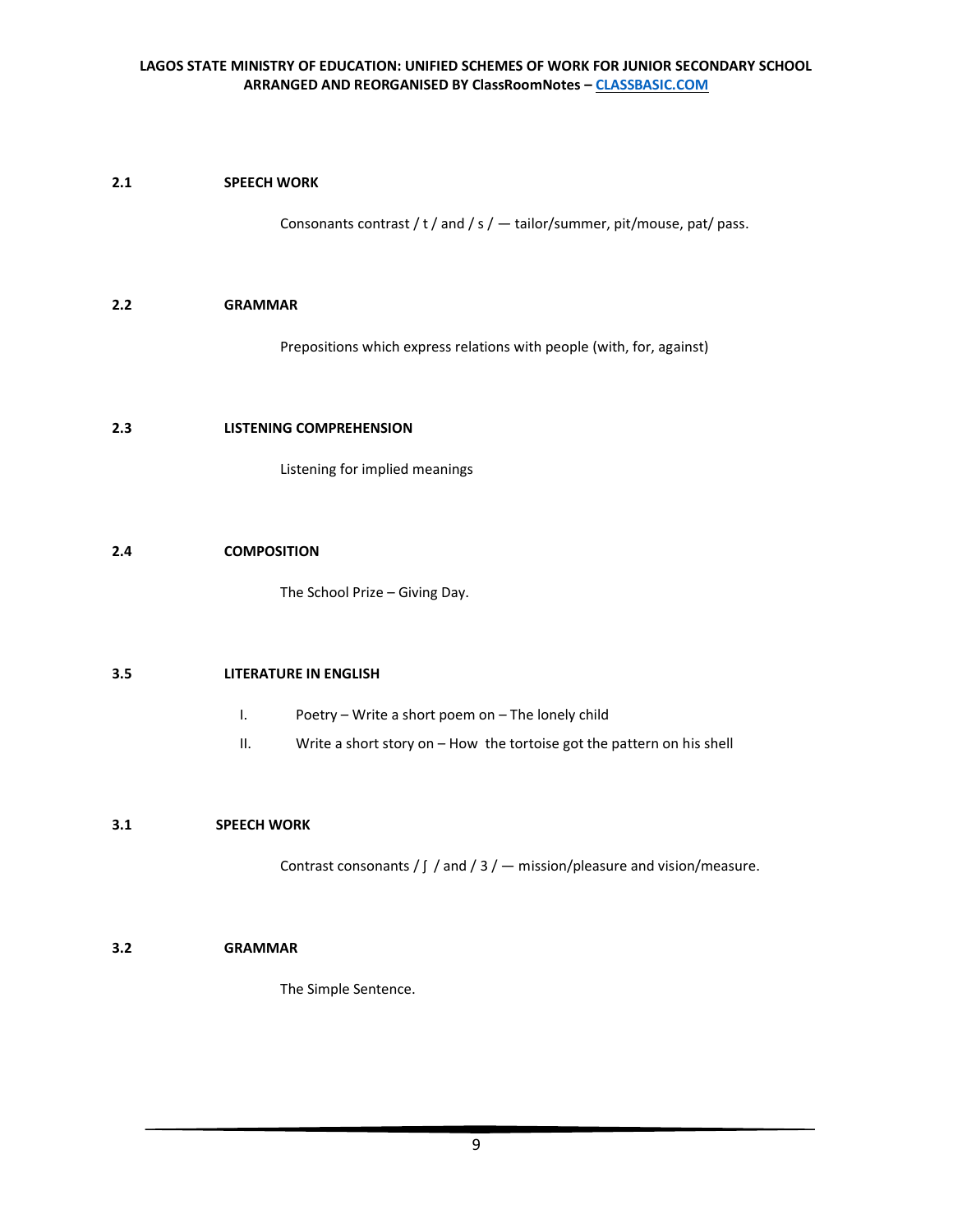## **3.3 LISTENING COMPREHENSION**

Listening to get the main gist or the main points in a paragraph.

#### **3.4 COMPOSITION**

At the Bus Stop.

## **3.5 LITERATURE IN ENGLISH**

- I. Literacy devices in a selected poem
- II. Use the recommended text on prose

#### **4.1 SPEECH WORK**

Contrast between vowels /  $\land$  / and / a: /  $-$  much/march and pun /par.

#### **4.2 GRAMMAR**

The Compound Sentence

#### **4.3 LISTENING COMPREHENSION**

Listening to questions in order to answer them.

## **4.4 COMPOSITION**

Informal letter – A letter to a friend him/her about your best subject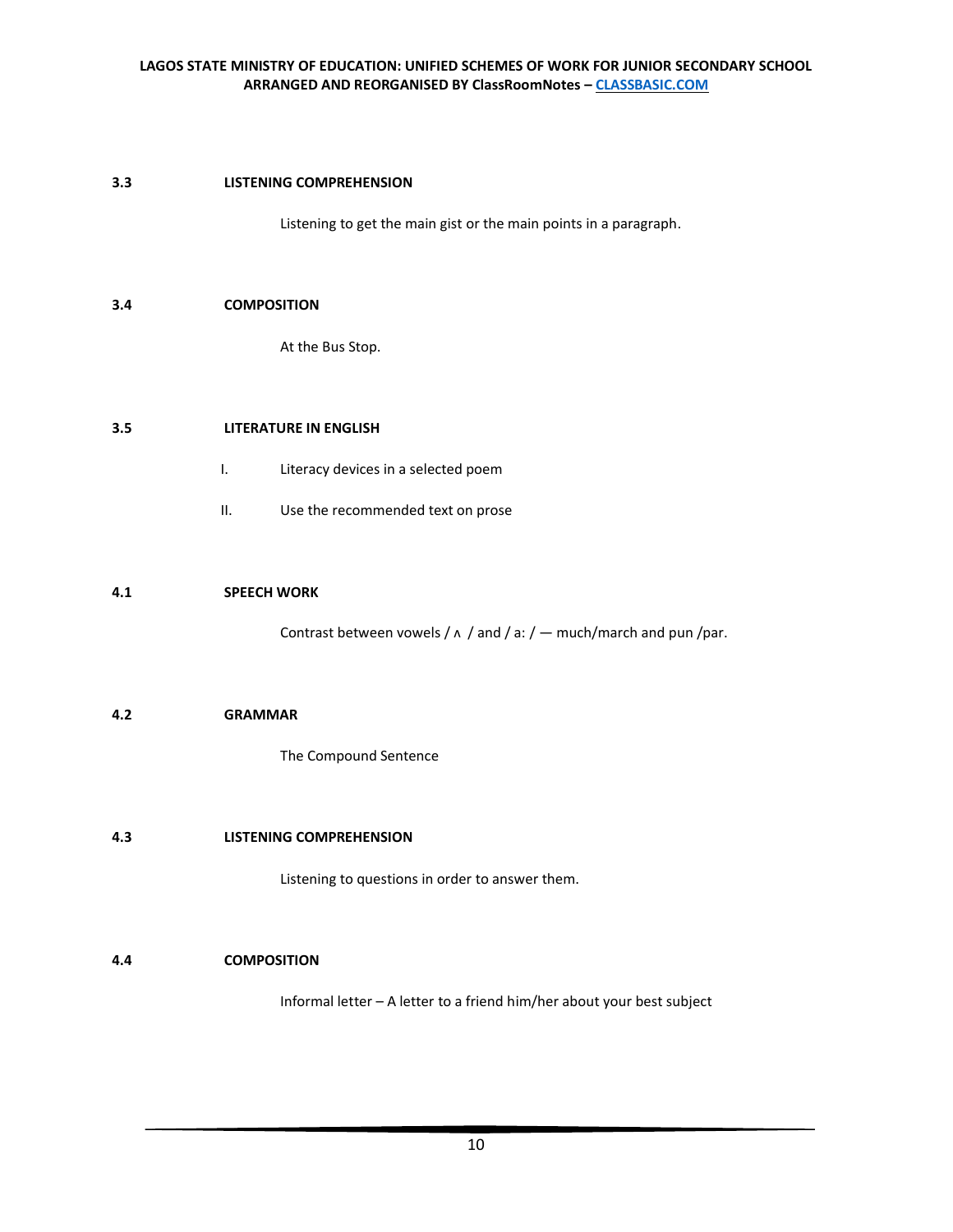## **4.5 LITERATURE IN ENGLISH**

- I. Use the recommended text on prose.
- II. Identification of the features of prose.

#### **5.1 SPEECH WORK**

Nasal sounds / m /, / n / and / / ŋ /  $-$  mentor, knotty/naughty, fling

#### **5.2 GRAMMAR**

Punctuation Marks – The Uses of the Capital Letter.

#### **5.3 LISTENING COMPREHENSION**

Listening to interpret ideas in a selected passage.

## **5.4 COMPOSITION**

Informal letter – A letter to your grandfather/mother telling them that you are coming

to spend your forthcoming holidays with them.

#### **5.5 LITERATURE IN ENGLISH**

- I. Use the recommended drama text.
- II. Theme / Setting / Characterization in the recommended drama text.

## **6.1 SPEECH WORK**

Vowels / æ / and / 3: / — bath/birth, arm/earn and farm/firm.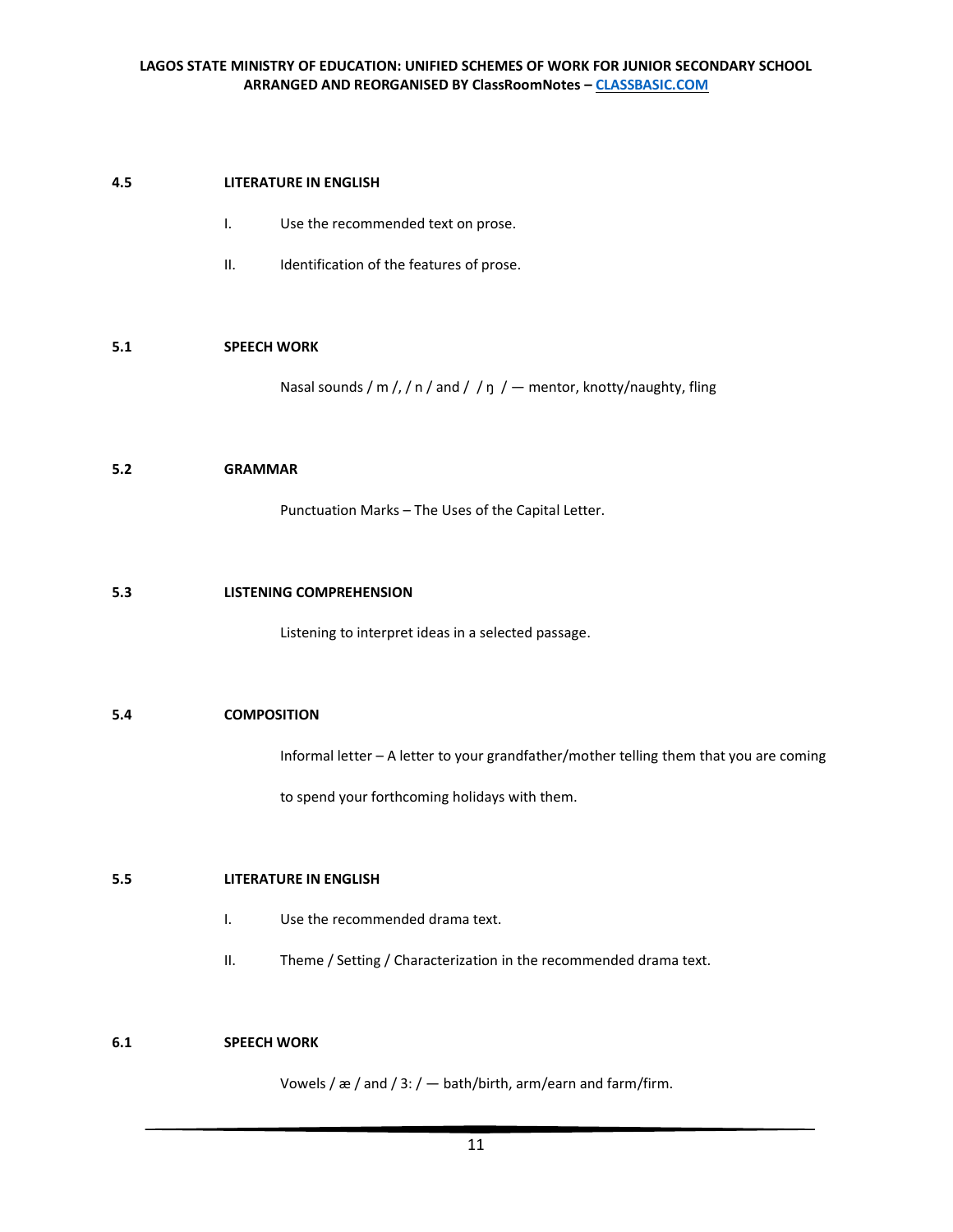#### **6.2 GRAMMAR**

Pronouns – Reflexive and Relative Pronouns.

#### **6.3 READING AND COMPREHENSION**

Revisit week 5 of 1st term.

#### **6.4 COMPOSITION**

Article Writing – The evils of youth unemployment

#### **6.5 LITERATURE IN ENGLISH**

- I. Use the recommended drama text.
- II. Lead students to write a playlet.

## **7.1 SPEECH WORK**

Vowels /  $3:$  / and. /  $3$  /  $-$  brought/hot, malt/pot and fought/cot.

#### **7.2 GRAMMAR**

Personal Pronouns – Rules guiding the use of personal Pronouns.

#### **7.3 READING AND COMPREHENSION**

Revisit week 2 of 2nd term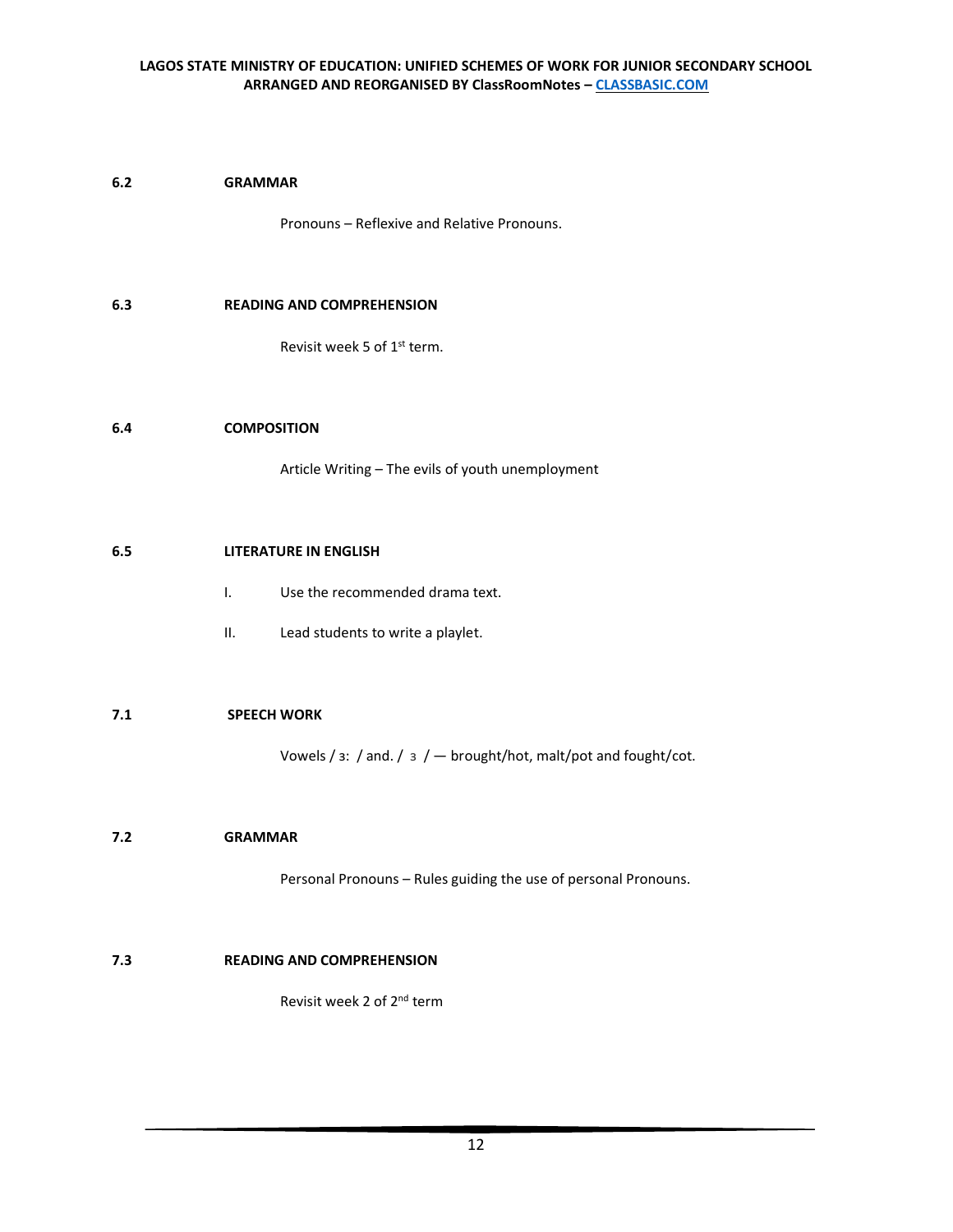## **7.4 COMPOSITION**

Expository – Drug addiction

#### **7.5 LITERATURE IN ENGLISH**

- I. Poetry Language in poetry
- II. Construct sentences with irony and Hyperbole.

#### **8.1 SPEECH WORK**

Vowels / u / and / u: / — pull/pool, bush/sue and sugar/food

#### **8.2 GRAMMAR**

Demonstrative Pronouns

## **8.3 READING AND COMPREHENSION**

Reading to summarize paragraphs.

## **8.4 COMPOSITION**

Argumentative Essay – Teachers are Better than Farmers in a Society.

# **8.5 LITERATURE IN ENGLISH**

Summarizing the prose text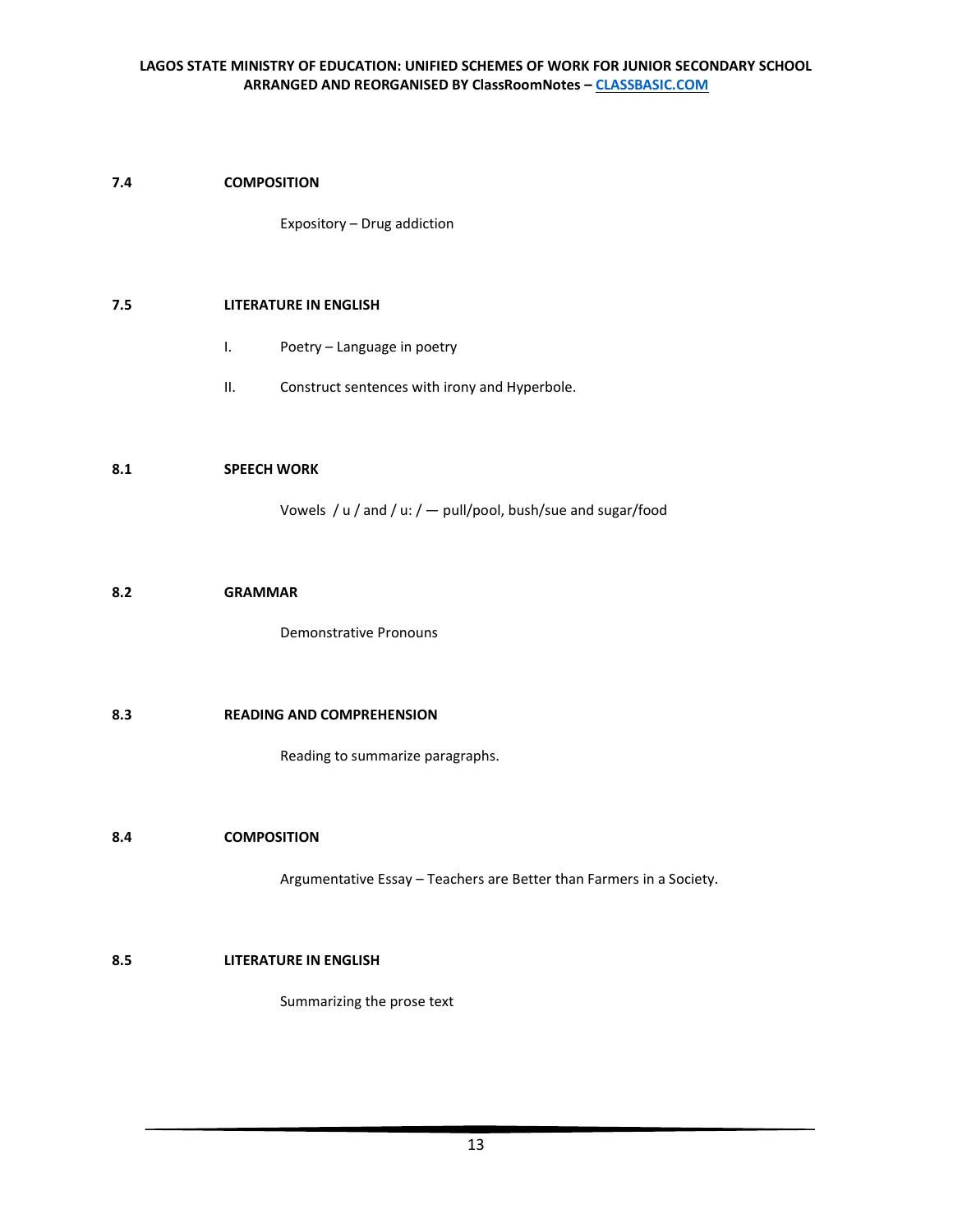# **9.1 SPEECH WORK**

Vowel / ə / ( among, above, doctor, again, teacher, about, pastor)

## **9.2 GRAMMAR**

Differentiating between Demonstrative Pronouns and Demonstrative Adjectives.

## **9.3 READING AND COMPREHENSION**

Revisit week 1 of 2nd term

#### **9.4 COMPOSITION**

Expository writing – Population Explosion

#### **9.5 LITERATURE IN ENGLISH**

- I. Revision of the drama text
- II. Revision of the drama text using relevant questions.

#### **10. REVISION**

## **11. – 12. TESTS AND EXAMINATIONS**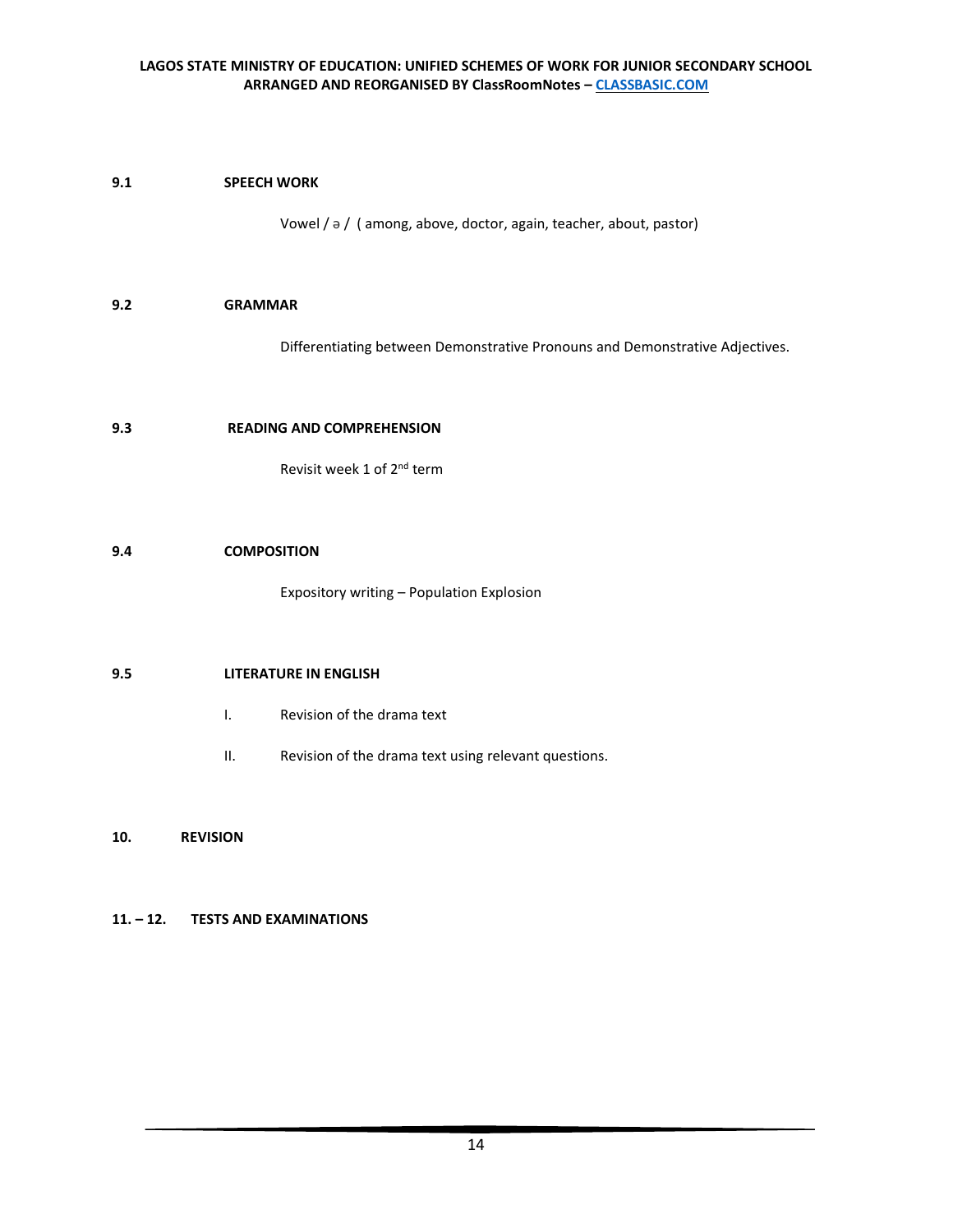# **ENGLISH STUDIES**

# **JUNIOR SECONDARY SCHOOL (JSS 3)**

# **THIRD TERM**

**WEEK TOPICS/CONTENTS**

- **1. REVISION OF 2nd TERM'S EXAMINATION**
- **2.1 COMPREHENSION/VOCABULARY DEVELOPMENT**

Look at Some Past Questions

# **2.2 ENGLISH STRUCTURE**

Review of Nouns and Pronouns

## **2.3 COMPOSITION**

Review of Narrative/Descriptive Essays

# **2.4 ` SPEECH WORK**

Review of Monotones

# **2.5 LITERATURE IN ENGLISH**

Review of Major/Minor Characters Theme, Plot, Tragic/Comic Elements and Diction.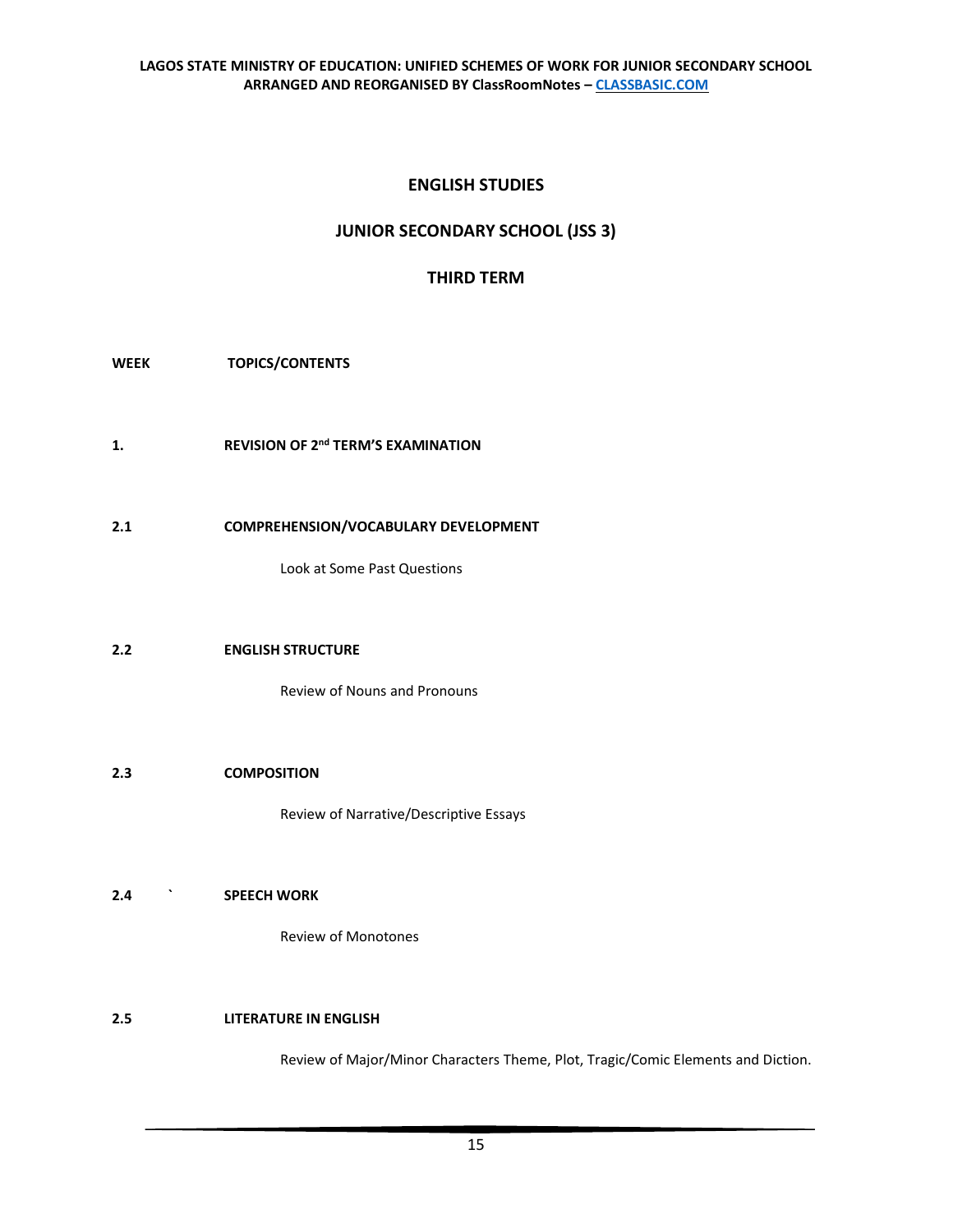#### **3.1 COMPREHENSION /VOCABULARY DEVELOPMENT**

Use past questions

## **3.2 ENGLISH STRUCTURE**

Review of Verbs and Adverbs

## **3.3 COMPOSITION**

Review of Argumentative / Expository Essay

#### **3.4 SPEECH WORK**

Review of Diphthongs

## **3.5 LITERATURE IN ENGLISH**

- I. Review of Literacy Terms for Poetry
- II. Metaphor, Simile, Alliteration, Irony and so on.

## **4.1 COMPREHENSION/VOCABULARY DEVELOPMENT**

## **4.2 ENGLISH STRUCTURE**

Review of Adjectives, Conjunctions, Prepositions and Interjections.

## **4.3 COMPOSITION**

Revisit informal letter, Formal letter and their features